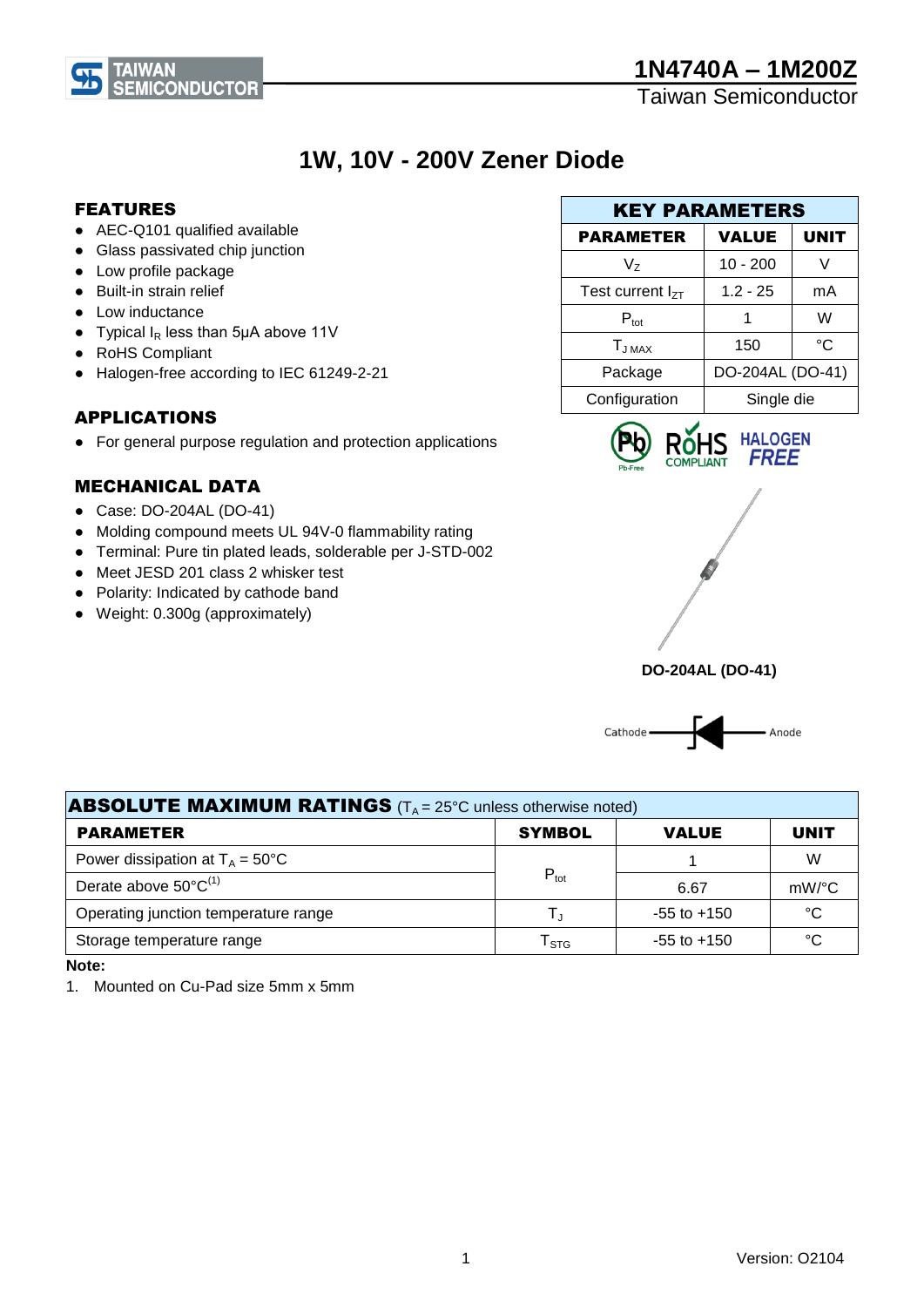Taiwan Semiconductor

| <b>MAXIMUM RATINGS AND ELECTRICAL CHARACTERISTICS</b> (TA=25°C unless otherwise noted) |                                               |                         |                        |                                            |                           |            |                             |       |        |     |
|----------------------------------------------------------------------------------------|-----------------------------------------------|-------------------------|------------------------|--------------------------------------------|---------------------------|------------|-----------------------------|-------|--------|-----|
| Zener voltage                                                                          |                                               | <b>Test</b><br>current  | <b>Zener Impedance</b> |                                            | <b>Leakage</b><br>current |            | <b>Surge</b><br>curren<br>t |       |        |     |
|                                                                                        | Device <sup>(1)</sup><br>$V_Z \otimes I_{ZT}$ |                         | $I_{ZT}$               | $Z_{ZT}$ @ $I_{ZT}$<br>$Z_{ZK}$ @ $I_{ZK}$ |                           | $I_R @V_R$ |                             | $I_R$ |        |     |
|                                                                                        |                                               | $\vee$                  |                        | mA                                         | Ω                         | Ω          | mA                          | μA    | $\vee$ | mA  |
|                                                                                        | Min                                           | $\mathsf{Nom}^{(2)(3)}$ | Max                    |                                            |                           |            |                             | Max   |        |     |
| 1N4740A                                                                                | 9.50                                          | 10                      | 10.50                  | 25.0                                       | $\overline{7}$            | 700        | 0.25                        | 10    | 7.6    | 454 |
| 1N4741A                                                                                | 10.45                                         | 11                      | 11.55                  | 23.0                                       | 8                         | 700        | 0.25                        | 5     | 8.4    | 414 |
| 1N4742A                                                                                | 11.40                                         | 12                      | 12.60                  | 21.0                                       | $\boldsymbol{9}$          | 700        | 0.25                        | 5     | 9.1    | 380 |
| 1N4743A                                                                                | 12.35                                         | 13                      | 13.65                  | 19.0                                       | 10                        | 700        | 0.25                        | 5     | 9.9    | 344 |
| 1N4744A                                                                                | 14.25                                         | 15                      | 15.75                  | 17.0                                       | 14                        | 700        | 0.25                        | 5     | 11.4   | 304 |
| 1N4745A                                                                                | 15.20                                         | 16                      | 16.80                  | 15.5                                       | 16                        | 700        | 0.25                        | 5     | 12.2   | 285 |
| 1N4746A                                                                                | 17.10                                         | 18                      | 18.90                  | 14.0                                       | 20                        | 750        | 0.25                        | 5     | 13.7   | 250 |
| 1N4747A                                                                                | 19.00                                         | 20                      | 21.00                  | 12.5                                       | 22                        | 750        | 0.25                        | 5     | 15.2   | 225 |
| 1N4748A                                                                                | 20.90                                         | 22                      | 23.10                  | 11.5                                       | 23                        | 750        | 0.25                        | 5     | 16.7   | 205 |
| 1N4749A                                                                                | 22.80                                         | 24                      | 25.20                  | 10.5                                       | 25                        | 750        | 0.25                        | 5     | 18.2   | 190 |
| 1N4750A                                                                                | 25.65                                         | 27                      | 28.35                  | 9.5                                        | 35                        | 750        | 0.25                        | 5     | 20.6   | 170 |
| 1N4751A                                                                                | 28.50                                         | 30                      | 31.50                  | 8.5                                        | 40                        | 1000       | 0.25                        | 5     | 22.8   | 150 |
| 1N4752A                                                                                | 31.35                                         | 33                      | 34.65                  | 7.5                                        | 45                        | 1000       | 0.25                        | 5     | 25.1   | 135 |
| 1N4753A                                                                                | 34.20                                         | 36                      | 37.80                  | 7.0                                        | 50                        | 1000       | 0.25                        | 5     | 27.4   | 125 |
| 1N4754A                                                                                | 37.05                                         | 39                      | 40.95                  | 6.5                                        | 60                        | 1000       | 0.25                        | 5     | 29.7   | 115 |
| 1N4755A                                                                                | 40.85                                         | 43                      | 45.15                  | 6.0                                        | 70                        | 1500       | 0.25                        | 5     | 32.7   | 110 |
| 1N4756A                                                                                | 44.65                                         | 47                      | 49.35                  | 5.5                                        | 80                        | 1500       | 0.25                        | 5     | 35.8   | 95  |
| 1N4757A                                                                                | 48.45                                         | 51                      | 53.55                  | 5.0                                        | 95                        | 1500       | 0.25                        | 5     | 38.8   | 90  |
| 1N4758A                                                                                | 53.20                                         | 56                      | 58.80                  | 4.5                                        | 110                       | 2000       | 0.25                        | 5     | 42.6   | 80  |
| 1N4759A                                                                                | 58.90                                         | 62                      | 65.10                  | 4.0                                        | 125                       | 2000       | 0.25                        | 5     | 47.1   | 70  |
| 1N4760A                                                                                | 64.60                                         | 68                      | 71.40                  | 3.7                                        | 150                       | 2000       | 0.25                        | 5     | 51.7   | 65  |
| 1N4761A                                                                                | 71.25                                         | 75                      | 78.75                  | 3.3                                        | 175                       | 2000       | 0.25                        | 5     | 56.0   | 60  |
| 1N4762A                                                                                | 77.90                                         | 82                      | 86.10                  | 3.0                                        | 200                       | 3000       | 0.25                        | 5     | 62.2   | 55  |
| 1N4763A                                                                                | 86.45                                         | 91                      | 95.55                  | 2.8                                        | 250                       | 3000       | 0.25                        | 5     | 69.2   | 50  |
| 1N4764A                                                                                | 95.00                                         | 100                     | 105.00                 | 2.5                                        | 350                       | 3000       | 0.25                        | 5     | 76.0   | 45  |
| 1M110Z                                                                                 | 104.50                                        | 110                     | 115.50                 | 2.3                                        | 450                       | 4000       | 0.25                        | 5     | 83.6   |     |
| 1M120Z                                                                                 | 114.00                                        | 120                     | 126.00                 | 2.0                                        | 550                       | 4500       | 0.25                        | 5     | 91.2   |     |
| 1M130Z                                                                                 | 123.50                                        | 130                     | 136.50                 | 1.9                                        | 700                       | 5000       | 0.25                        | 5     | 98.8   |     |
| 1M150Z                                                                                 | 142.50                                        | 150                     | 157.50                 | 1.7                                        | 1000                      | 6000       | 0.25                        | 5     | 114.0  |     |
| 1M160Z                                                                                 | 152.00                                        | 160                     | 168.00                 | 1.6                                        | 1100                      | 6500       | 0.25                        | 5     | 121.6  |     |
| 1M180Z                                                                                 | 171.00                                        | 180                     | 189.00                 | 1.4                                        | 1200                      | 7000       | 0.25                        | 5     | 136.8  |     |
| 1M200Z                                                                                 | 190.00                                        | 200                     | 210.00                 | $1.2$                                      | 1500                      | 8000       | 0.25                        | 5     | 152.0  | ۰   |

 $\mathbf{F}$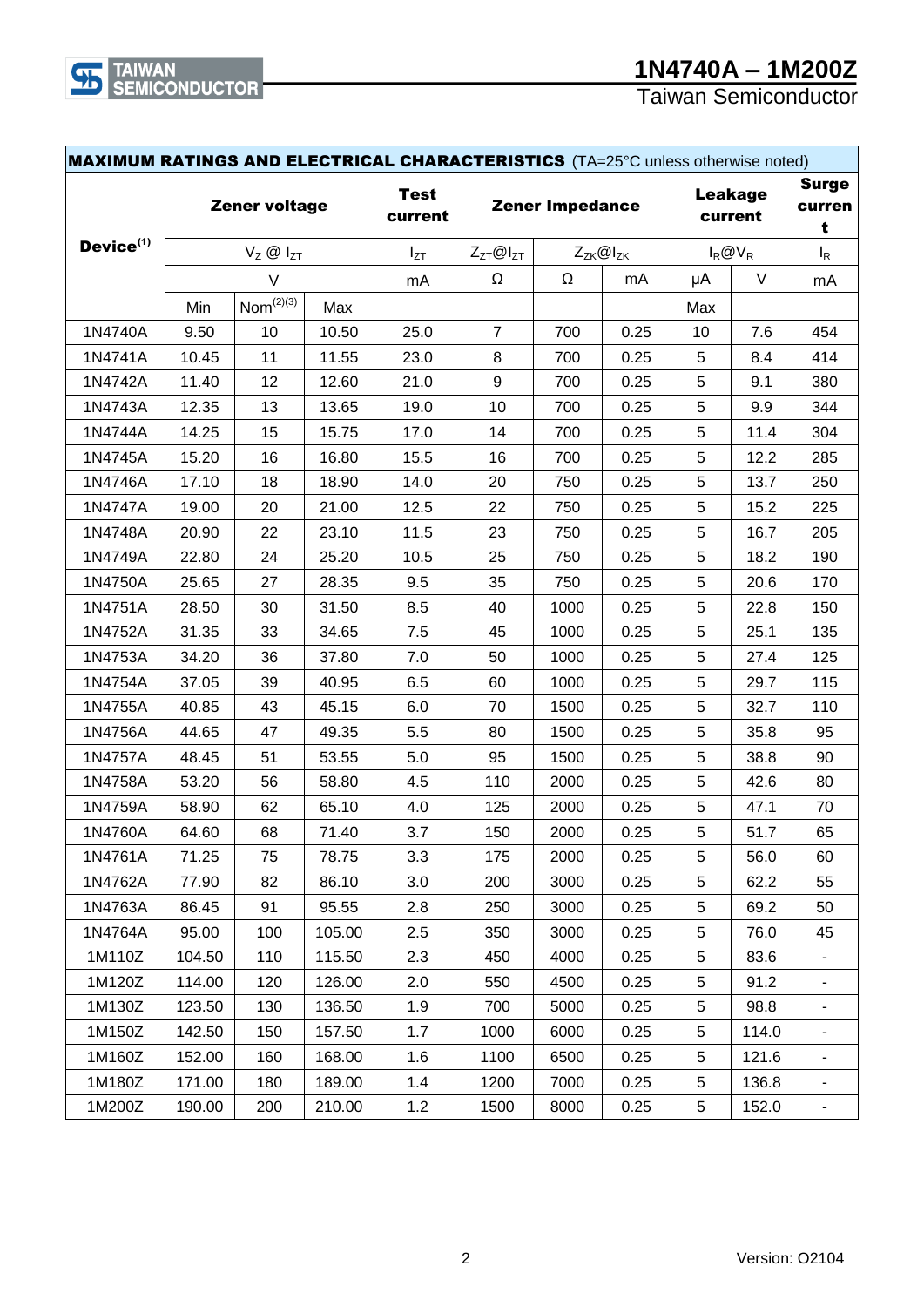

#### **Notes :**

- 1. Tolerance and Type Number Designation. The type numbers listed have a standard tolerance on the nominal zener voltage of ±5%
- 2. Specials Available Include:
	- A. Nominal zener voltages between the voltages shown and tighter voltage tolerances
	- B. Matched sets
- 3. Zener Voltage (Vz) Measurement. Guarantees the zener voltage when measured at 90 seconds while maintaining the lead temperature(TL) at 30°C±1°C, from the diode body
- 4. Zener Impedance (Zz) Derivation. The zener impedance is derives from the 60 cycle AC voltage, which results when an AC current having and rms value equal to 10% of the DC zener current ( $I_zT$  or  $I_{ZK}$ ) is superimposed on  $I_{ZT}$  or  $I_{ZK}$ .
- 5. Surge Current (I<sub>R</sub>) Non-Repetitive. The rating listed in the electrical characteristics table is maximum peak, non-repetitive, reverse surge current of 1/2 square wave or equivalent sine wave pulse of 1/120 second duration superimposed on the test current,  $I_{ZT}$  per JEDEC registration; however, actual device capability is as described in Fig.11

| <b>ORDERING INFORMATION</b> |                  |                     |  |  |
|-----------------------------|------------------|---------------------|--|--|
| <b>ORDERING CODE(1)(2)</b>  | <b>PACKAGE</b>   | <b>PACKING</b>      |  |  |
| 1N47xA                      | DO-204AL (DO-41) | 5,000 / Tape & Reel |  |  |
| 1N47xA A0G                  | DO-204AL (DO-41) | 3,000 / Ammo box    |  |  |
| 1N47xAH                     | DO-204AL (DO-41) | 5,000 / Tape & Reel |  |  |
| 1N47xAHA0G                  | DO-204AL (DO-41) | 3,000 / Ammo box    |  |  |
| 1MxZ                        | DO-204AL (DO-41) | 5,000 / Tape & Reel |  |  |
| 1MxZ A0G                    | DO-204AL (DO-41) | 3,000 / Ammo box    |  |  |
| 1MxZH                       | DO-204AL (DO-41) | 5,000 / Tape & Reel |  |  |
| 1MxZHA0G                    | DO-204AL (DO-41) | 3,000 / Ammo box    |  |  |

#### **Notes:**

1. "x" defines voltage from 10V (1N4740A) to 200V (1M200Z)

2. "H" means AEC-Q101 qualified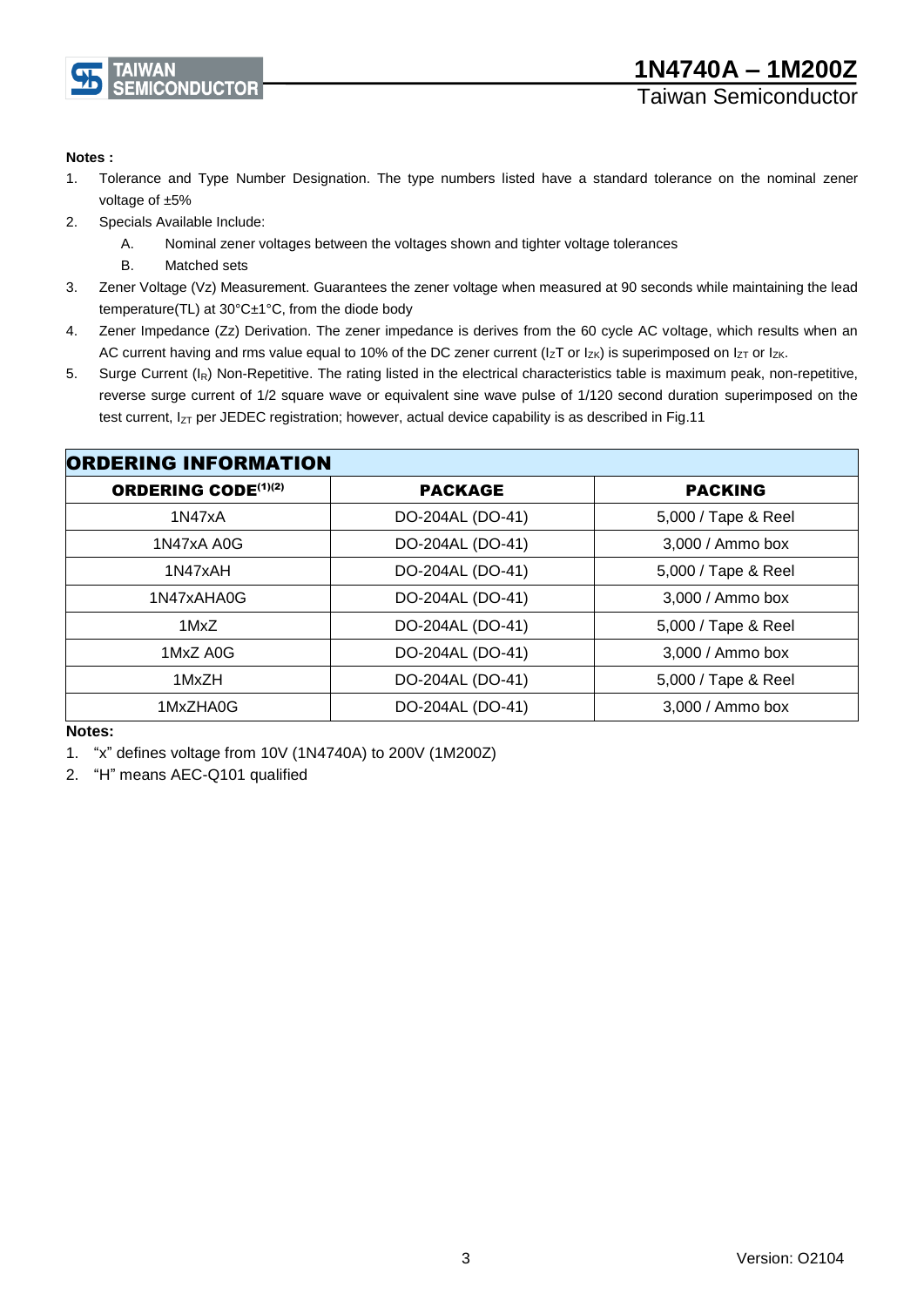

# CHARACTERISTICS CURVES

 $(T_A = 25^{\circ}C$  unless otherwise noted)



#### **Fig.1 Power Temperature Derating Curve**



#### **Fig.2 Typical Forward Characteristics**

#### **Fig.3 Effect Of Zener Current On Zener impedance**

 **Fig.4 Effect Of Zener Voltage On Zener Impedance** 



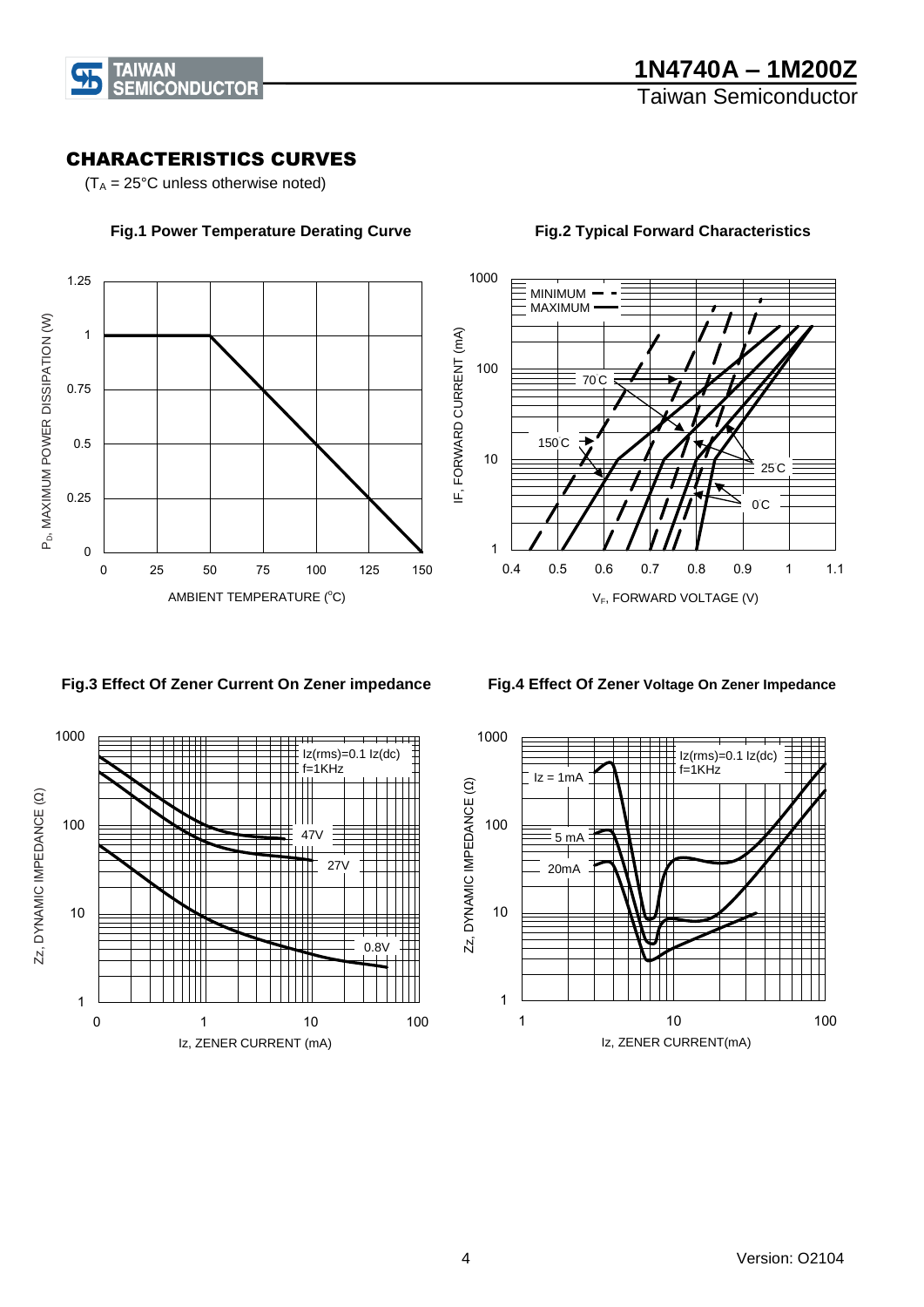

# CHARACTERISTICS CURVES

 $(T_A = 25^{\circ}C$  unless otherwise noted)



**Fig.5 Typical Leakage Current**

1000 C, CAPACITANCE (pF) C, CAPACITANCE (pF) 0V BIAS 100 1.0V BIAS 50% OF BREAKDOWN BIAS 10 1 10 100 Vz, FORWARD VOLTAGE (V)

**Fig.6 Typical Capacitance versus Vz**

**Fig.7 Temperature Coefficients**

 **Fig.8 Temperature Coefficients** 

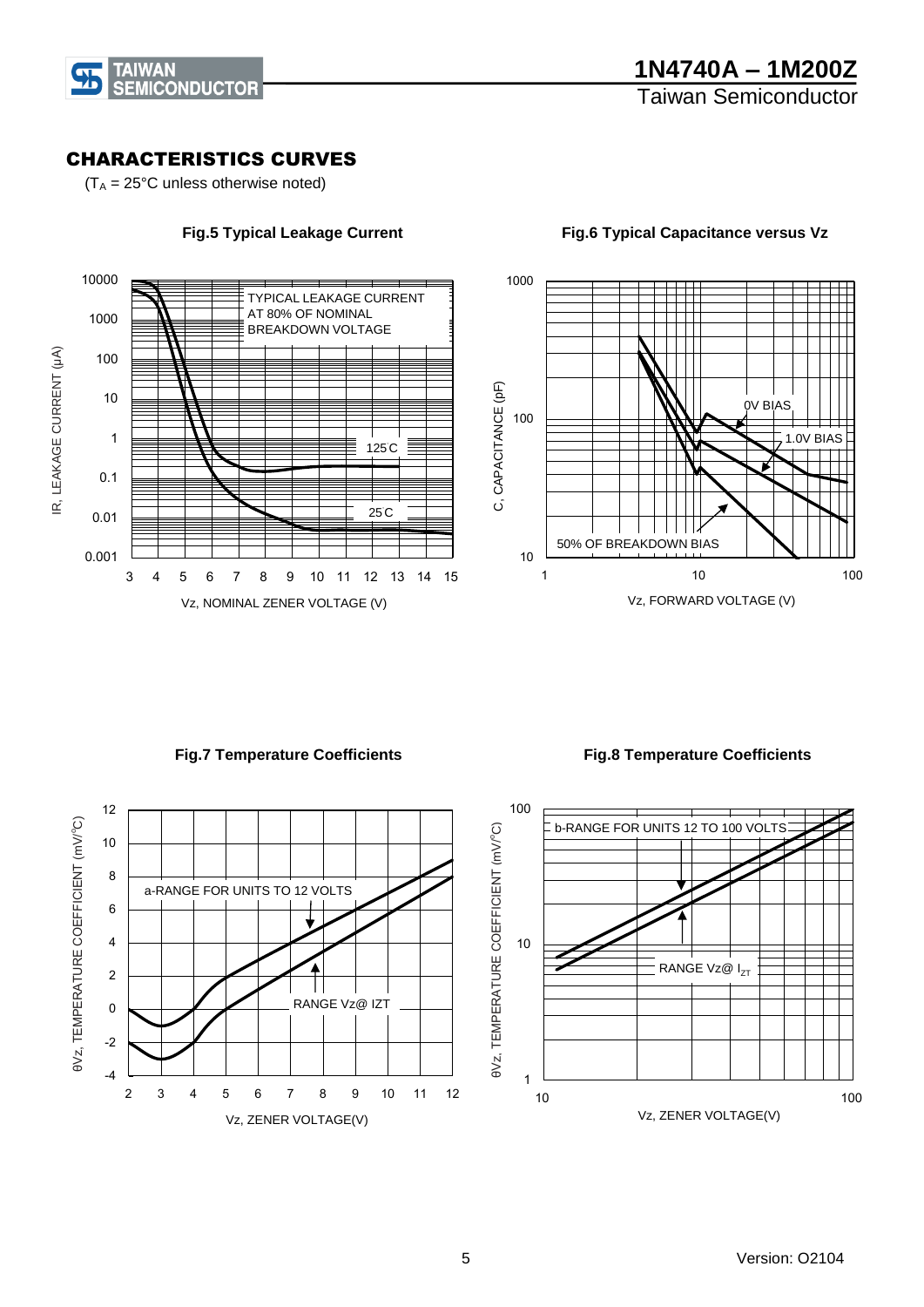

### CHARACTERISTICS CURVES

 $(T_A = 25^{\circ}C$  unless otherwise noted)

**Fig.9 Effect Of Zener Current**

**Fig.10 Typical Thermal Resistance versus Lead Length**





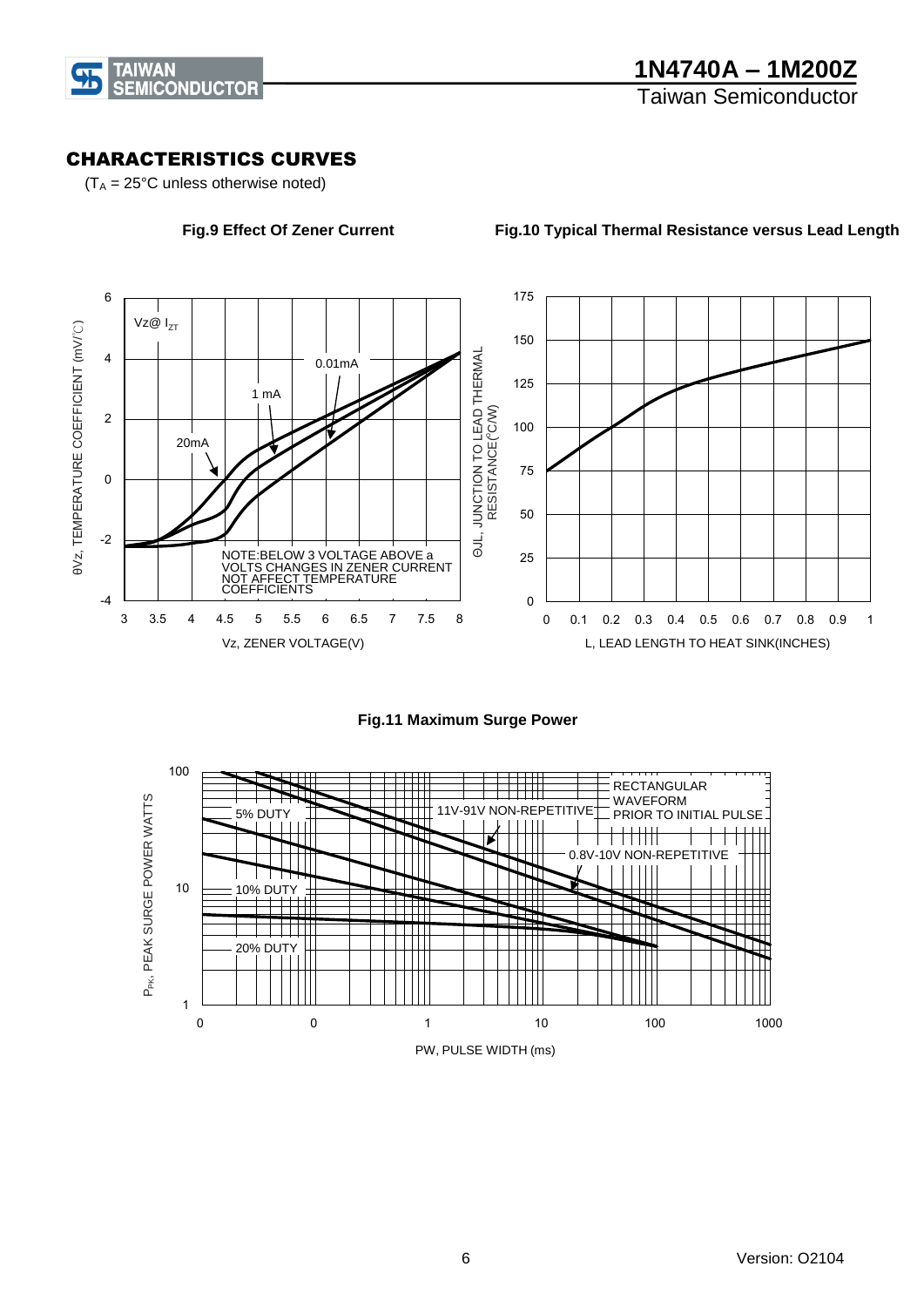

PACKAGE OUTLINE DIMENSIONS



| DIM. | Unit (mm)    |      | Unit (inch) |       |  |
|------|--------------|------|-------------|-------|--|
|      | Min.<br>Max. |      | Min.        | Max.  |  |
| А    | 25.40        |      | 1.000       |       |  |
| B    | 4.20         | 5.20 | 0.165       | 0.205 |  |
| C    | 0.71         | 0.86 | 0.028       | 0.034 |  |
|      | 2.00         | 2.70 | 0.079       | 0.106 |  |

#### MARKING DIAGRAM



| P/N        | = Marking Code   |
|------------|------------------|
| G          | = Green Compound |
| <b>YWW</b> | = Date Code      |
| F          | = Factory Code   |
|            |                  |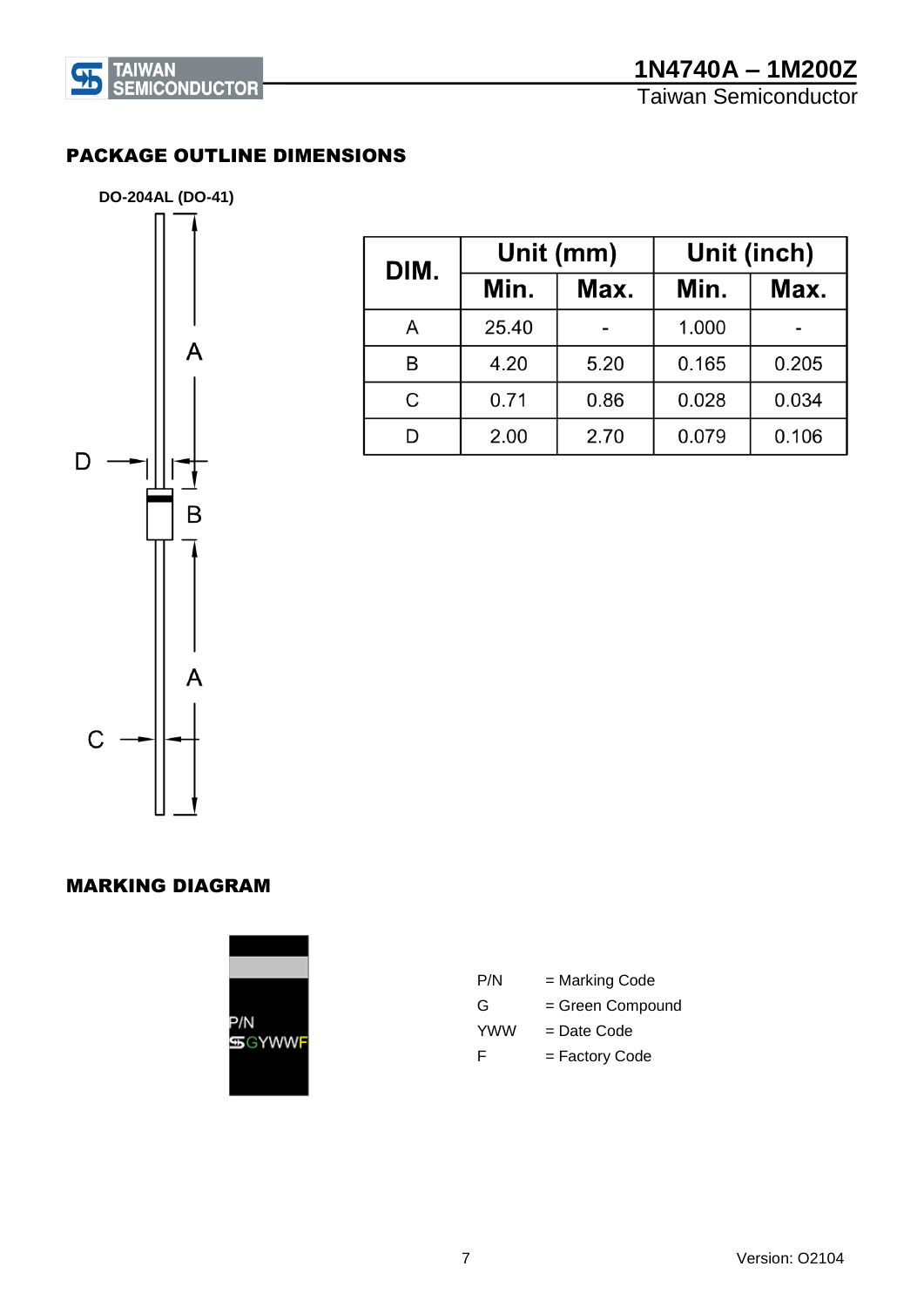

Taiwan Semiconductor

# **Notice**

Specifications of the products displayed herein are subject to change without notice. TSC or anyone on its behalf assumes no responsibility or liability for any errors or inaccuracies.

Purchasers are solely responsible for the choice, selection, and use of TSC products and TSC assumes no liability for application assistance or the design of Purchasers' products.

Information contained herein is intended to provide a product description only. No license, express or implied, to any intellectual property rights is granted by this document. Except as provided in TSC's terms and conditions of sale for such products, TSC assumes no liability whatsoever, and disclaims any express or implied warranty, relating to sale and/or use of TSC products including liability or warranties relating to fitness for a particular purpose, merchantability, or infringement of any patent, copyright, or other intellectual property right.

The products shown herein are not designed for use in medical, life-saving, or life-sustaining applications. Customers using or selling these products for use in such applications do so at their own risk and agree to fully indemnify TSC for any damages resulting from such improper use or sale.